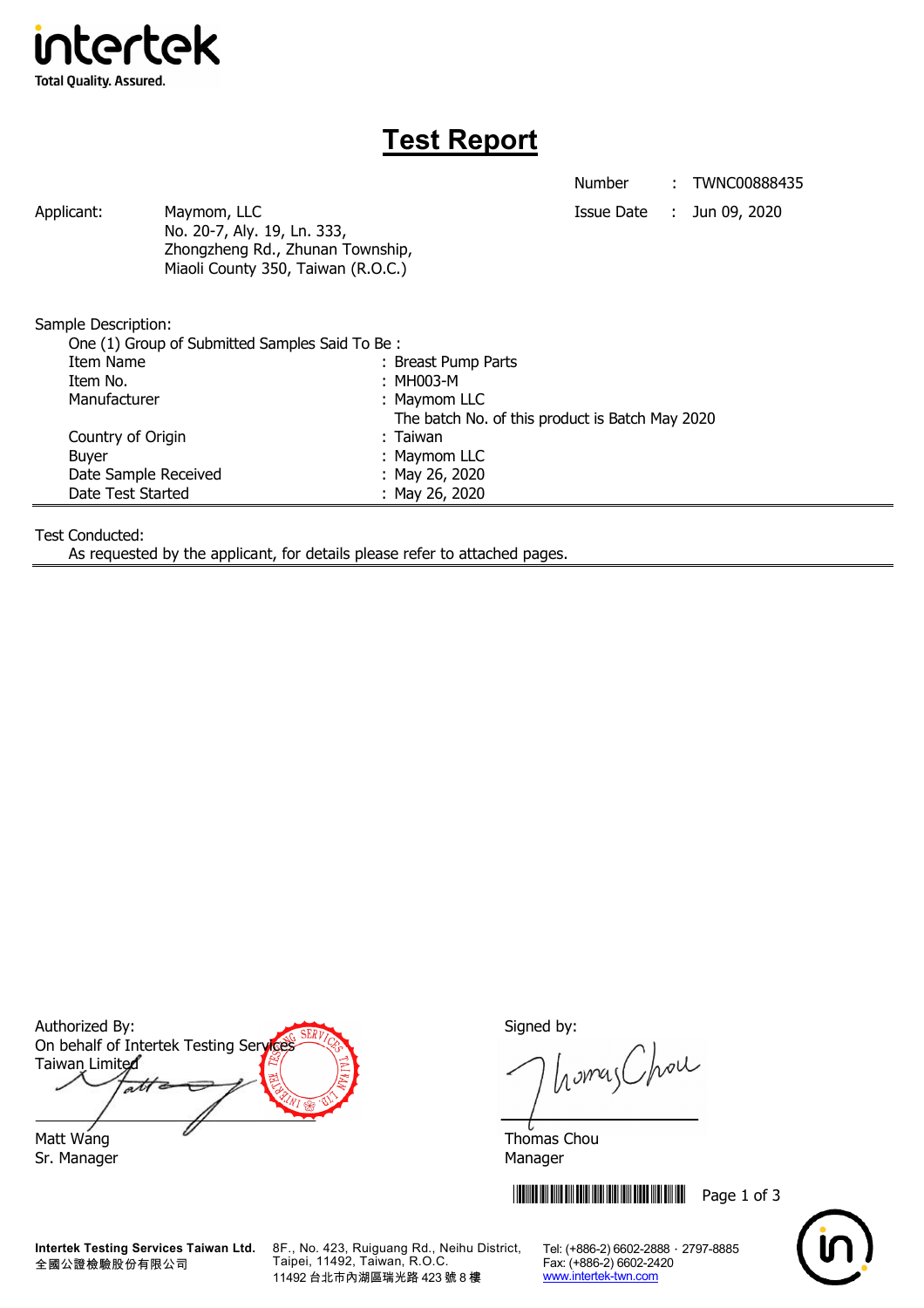

Test Conducted :

Number : TWNC00888435

## **1. Overall Migration Test for Plastic Food Contacting Materials/Articles**

With reference to Commission Regulation (EU) No. 10/2011 and its amendments, the migration test was conducted once.

- I. Test Condition: 60 ℃ for 12 hours
- II. Test Result

Food Simulant **Food Simulant** Result (mg/kg food)

 $50\%$  (v/v) Ethanol  $4$ 

Remarks: Solvents & test condition were selected based on applicant's request.

## **2. Specific Migration of Bisphenol-A (BPA) Test for Plastic Food Contacting Materials/Articles**

With reference to commission regulation (EU) No. 10/2011 and its amendments, the migration test was conducted once.

- I. Test Condition: 60 ℃ for 12 hours
- II. Test Result

Food Simulant **Food Simulant** Result (mg/kg food)<br>White soft plastic (#) 50% (v/v) Ethanol ND

Remarks: Detection limit = 0.05 mg/kg-food

 $#$  = The result was expressed in mg/kg applying a surface to volume ratio of 6 dm<sup>2</sup> per kg, which was quoted for samples that are sheet, film or other material or articles which cannot be filled or for which it is impracticable to estimate the relationship between the surface area of such material or article and the quantity of food in contact therewith. Solvents & test condition were selected based on applicant's request.





**Intertek Testing Services Taiwan Ltd.** 全國公證檢驗股份有限公司

8F., No. 423, Ruiguang Rd., Neihu District, Taipei, 11492, Taiwan, R.O.C. 11492 台北市內湖區瑞光路 423 號 8 樓

Tel: (+886-2) 6602-2888 · 2797-8885 Fax: (+886-2) 6602-2420 www.intertek-twn.com